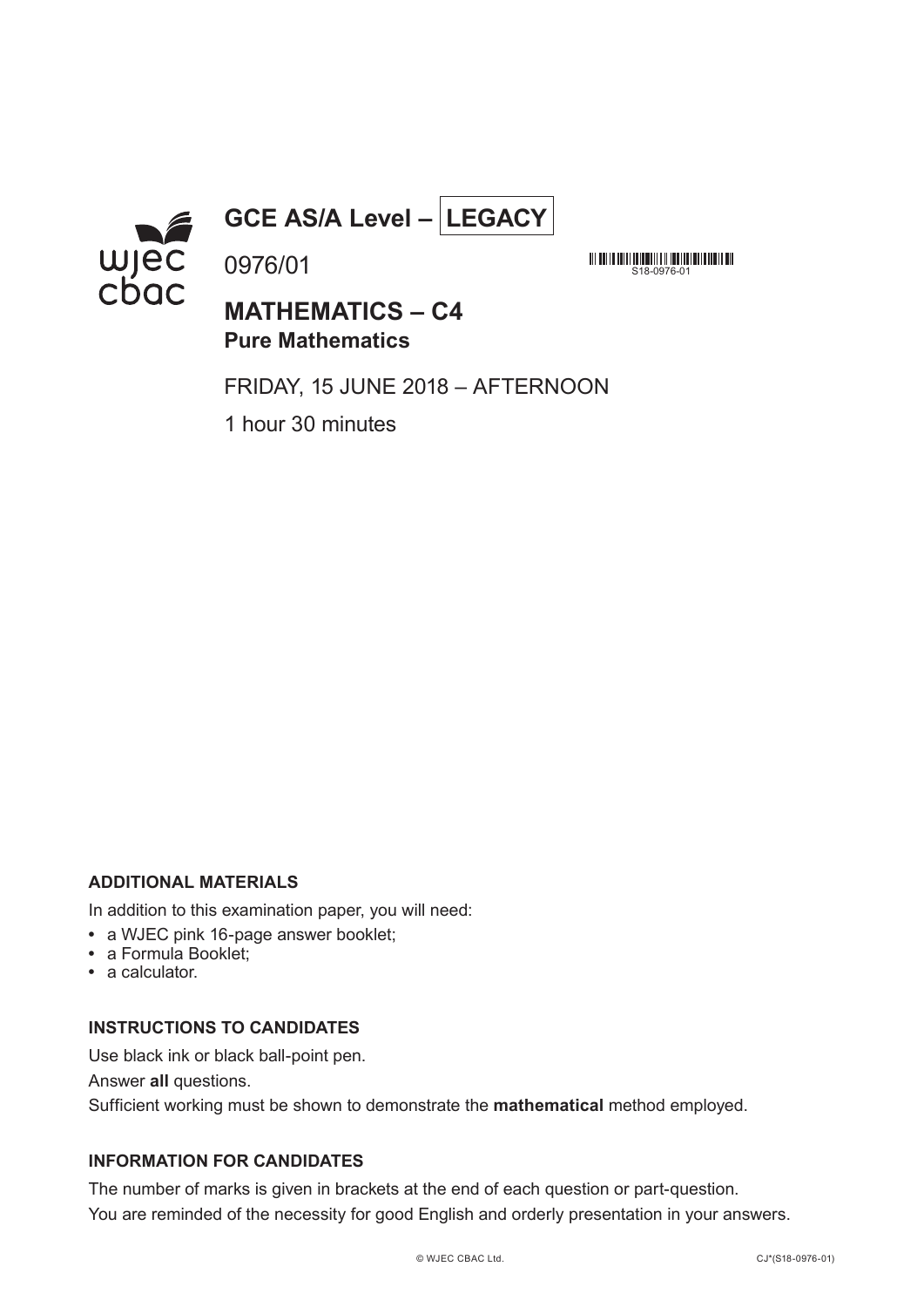**1.** Given that  $f(x) = \frac{3x^2 - 3x - 8}{(x - 3)^2}$ ,  $x(x-2)^2$ 

- *(a)* express  $f(x)$  in terms of partial fractions,  $[4]$
- *(b)* evaluate

$$
\int_6^9 f(x) \, \mathrm{d} x \, ,
$$

giving your answer correct to two decimal places. [3]

**2.** The curve *C* has equation

$$
x^2 - y^3 - 3xy + 1 = 0.
$$

The point *P* has coordinates (–2, –1) and lies on *C*.

*(a)* Show that the equation of the tangent to *C* at the point *P* is given by

$$
x = 3y + 1.\t\t[4]
$$

- *(b)* The tangent to *C* at the point *P* intersects *C* again at the point *Q*. Find the coordinates of *Q*. [5]
- **3.** (a) Find all values of  $\theta$  in the range  $0^{\circ} \le \theta \le 360^{\circ}$  satisfying

$$
2\cos 2\theta = 3\sin^2 \theta - 5\cos^2 \theta + \cos \theta + 1.
$$
 [6]

- *(b)* (i) Express  $12\sin\phi 5\cos\phi$  in the form  $R\sin(\phi \alpha)$  , where  $R$  and  $\alpha$  are constants with  $R > 0$  and  $0^{\circ} < \alpha < 90^{\circ}$ .  $12\sin\phi - 5\cos\phi$  in the form  $R\sin(\phi - \alpha)$ 
	- (ii) Hence find all values of  $\phi$  in the range  $0^{\circ} \le \phi \le 360^{\circ}$  satisfying

$$
12\sin\phi - 5\cos\phi = -2.
$$
 [6]

- **4.** (a) Expand  $\frac{1}{(1-2)^2}$  in ascending powers of x up to and including the term in  $x^2$ . [2]  $(1+2x)^2$ 
	- *(b)* (i) Use your answer to part *(a)* to expand  $\frac{1}{1+2x}$  in ascending powers of x up to and including the term in  $x^2$ .  $\sqrt{2}$ ⎝ ⎜  $\mathfrak{c}$  $\bar{\mathfrak{c}}_j$  $\left(1 + 3x\right)^2$  $1 + 2x$ 
		- (ii) State the range of values of  $x$  for which your expansion is valid.  $[4]$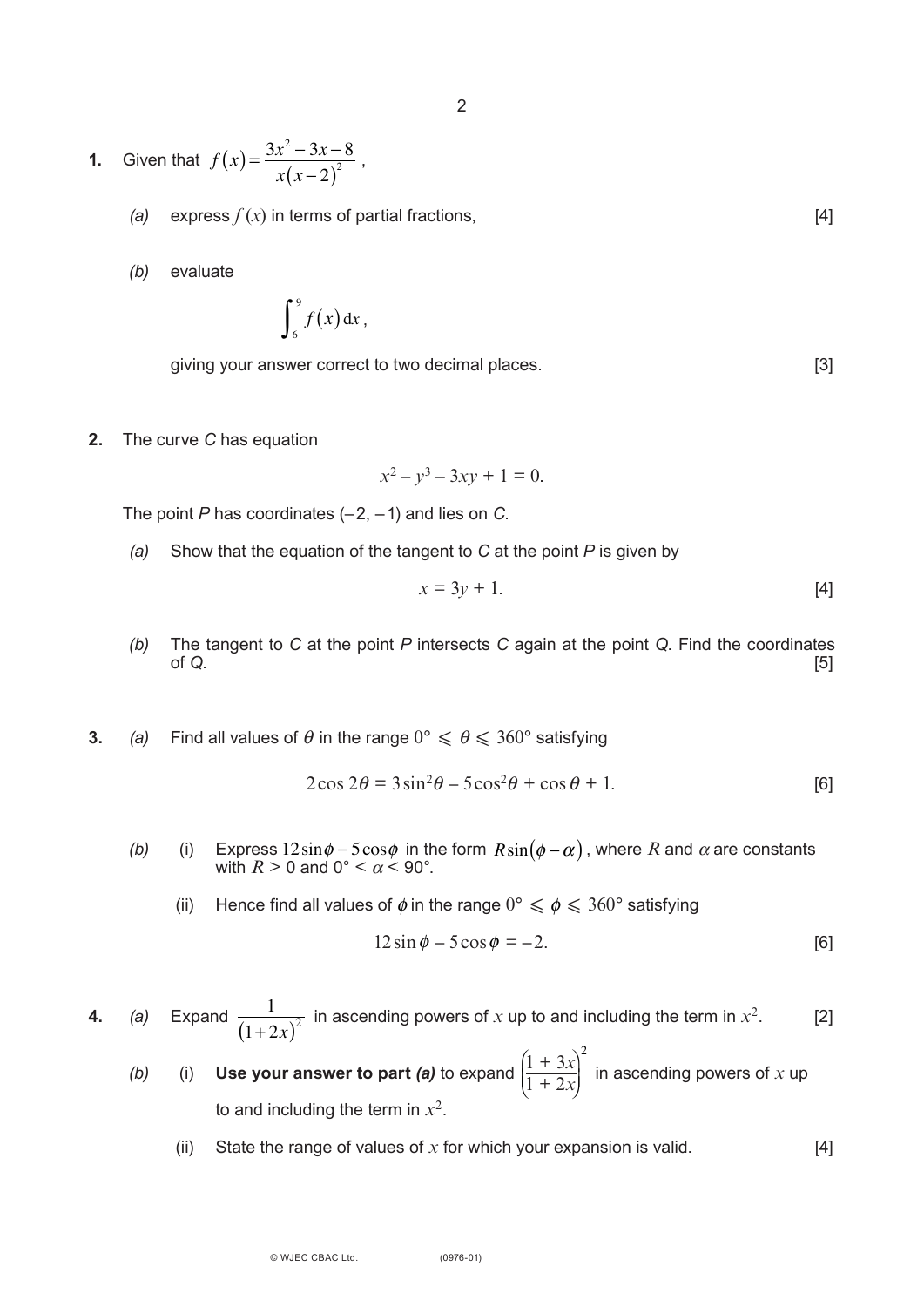**5.** The region shaded in the diagram below is bounded by the *x*-axis, the *y*-axis, and that part of the curve with equation  $x^2 + y^2 = a^2$  ( $a > 0$ ) lying in the first quadrant. The curve intersects the *x*-axis at the point *Q*.



*(a)* Write down the *x*-coordinate of *Q*. [1]

- *(b)* (i) By carrying out an appropriate integration, find the volume generated when the region shaded in the diagram is rotated through four right-angles about the *x*-axis.
	- (ii) Give a geometrical interpretation of your answer. [4]
- **6.** The curve *C* has the parametric equations

$$
x = \frac{3}{t^2}, \quad y = 4t^3.
$$

The point *P* lies on *C* and has parameter *p*. Find and simplify the equation of the tangent to *C* at the point *P*. [4]

- **7.** *(a)* Find  $\int (4x+1)e^{4x-5}dx$ . Simplify your answer. [4]
	- *(b)* (i) Use the substitution  $x = 4 \sin \theta$  to show that

$$
\int_0^{2\sqrt{2}} \frac{x^2}{\sqrt{(16-x^2)}} dx = \int_0^a b \sin^2 \theta d\theta,
$$

where *a* and *b* are constants whose values are to be determined.

(ii) **Hence**, evaluate

$$
\int_0^{2\sqrt{2}} \frac{x^2}{\sqrt{(16-x^2)}} dx.
$$

Give your answer in the form  $c\pi + d$ , where  $c$  and  $d$  are integers whose values are to be determined. [8] to be determined.